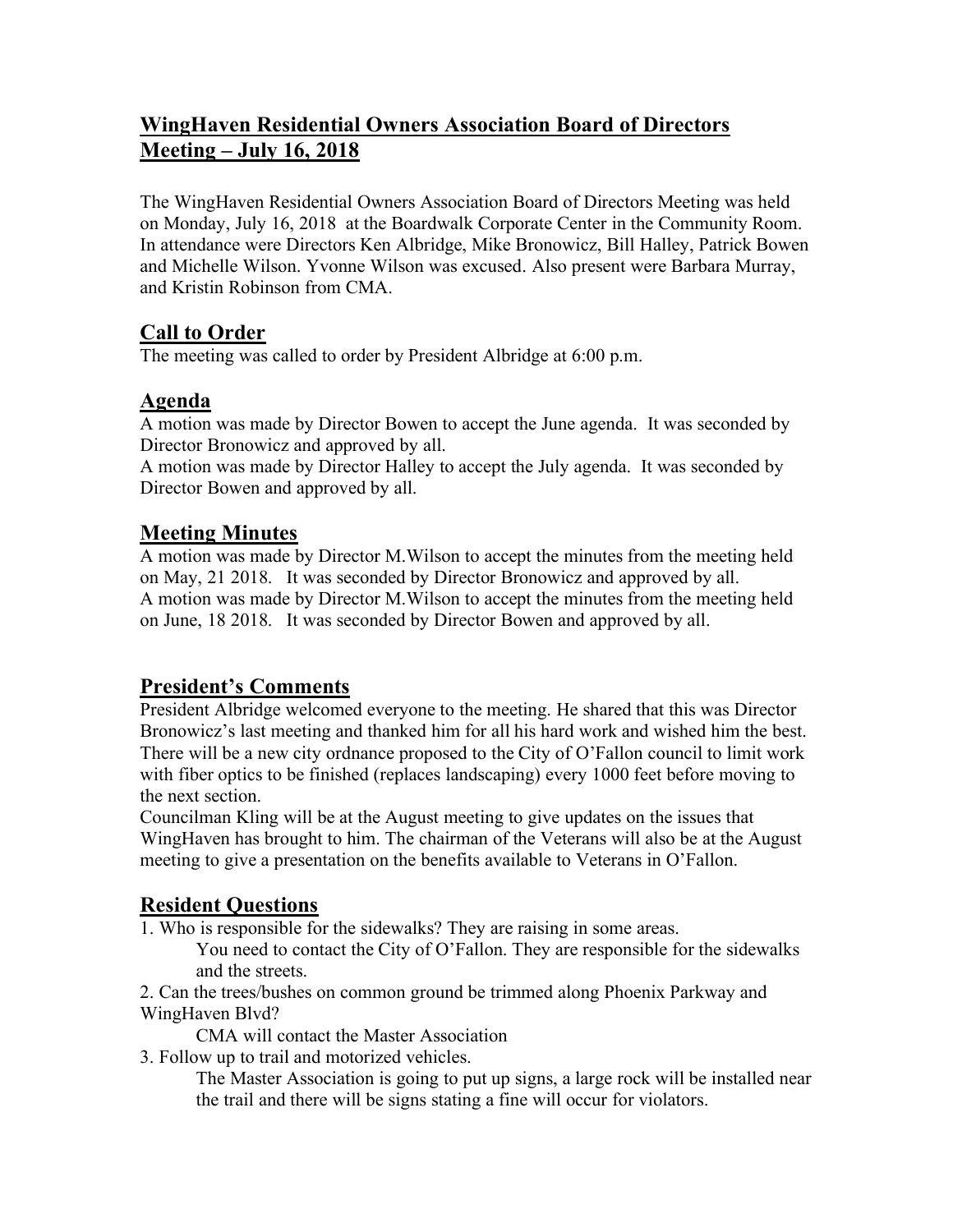4. There is a lot of dumping of yard waste including tree limbs in the alley's and on the trails.

 Residents need to get information on violators including license plate, picture of person doing the dumping.

5. There is a lot of trash around WingHaven, can we gets signs saying no littering?

The city of O'Fallon is responsible for the streets and the sidewalks. The Master Association has someone who goes around and picks up the trash.

6. The landscaping is horrible by the strip mall at Phoenix and Bates.

The Master Association, the owner of the strip mall and the city of O'Fallon are responsible for the landscaping.

#### **Treasurer's Report**

Director Bowen reported that our total income thru July is \$530K. Which is 95% of our current budget. Our expenses to date are \$361K which is \$81,000 below budget. We do have some big expenses coming up including the Ash Bore Plan, Landscaping, etc. We continue to look forward to a good year for WingHaven. As always, any questions can be emailed to Director Bowen. His email address is listed on the WROA website….www.wroa.info.

#### **Committee Reports**

**WingHaven Events** – Director Wilson reported that the next concert is July 28<sup>th</sup>, 2018 and is National Night Out. The air evac helicopter will fly in at 5:30pm. There will be a bounce house and activities for kids. They are also having a food drive. All information for WingHaven Events can be found on www.wroa.info or on Facebook; WingHaven **Events** 

**Architectural –** Director Halley reported there were seven requests and all were approved.

**Grounds –** No report

**Beautification –** Director Halley reported that they tot lot light for Thunder hill will be a regular light and will not cost us eclectic each month. The cost of the light is \$5000.

**Neighborhood Watch** No Report

#### **Management Report**

Ninety violation letters were sent out since the last meeting. Forty residents are with the attorney. Total prior year's fees that have been collected since the last meeting are \$6,09.72. There are 28 reservations at the pavilion.

**Unfinished Business** – If you see golf carts with children, call the OFD nonemergency line to report.